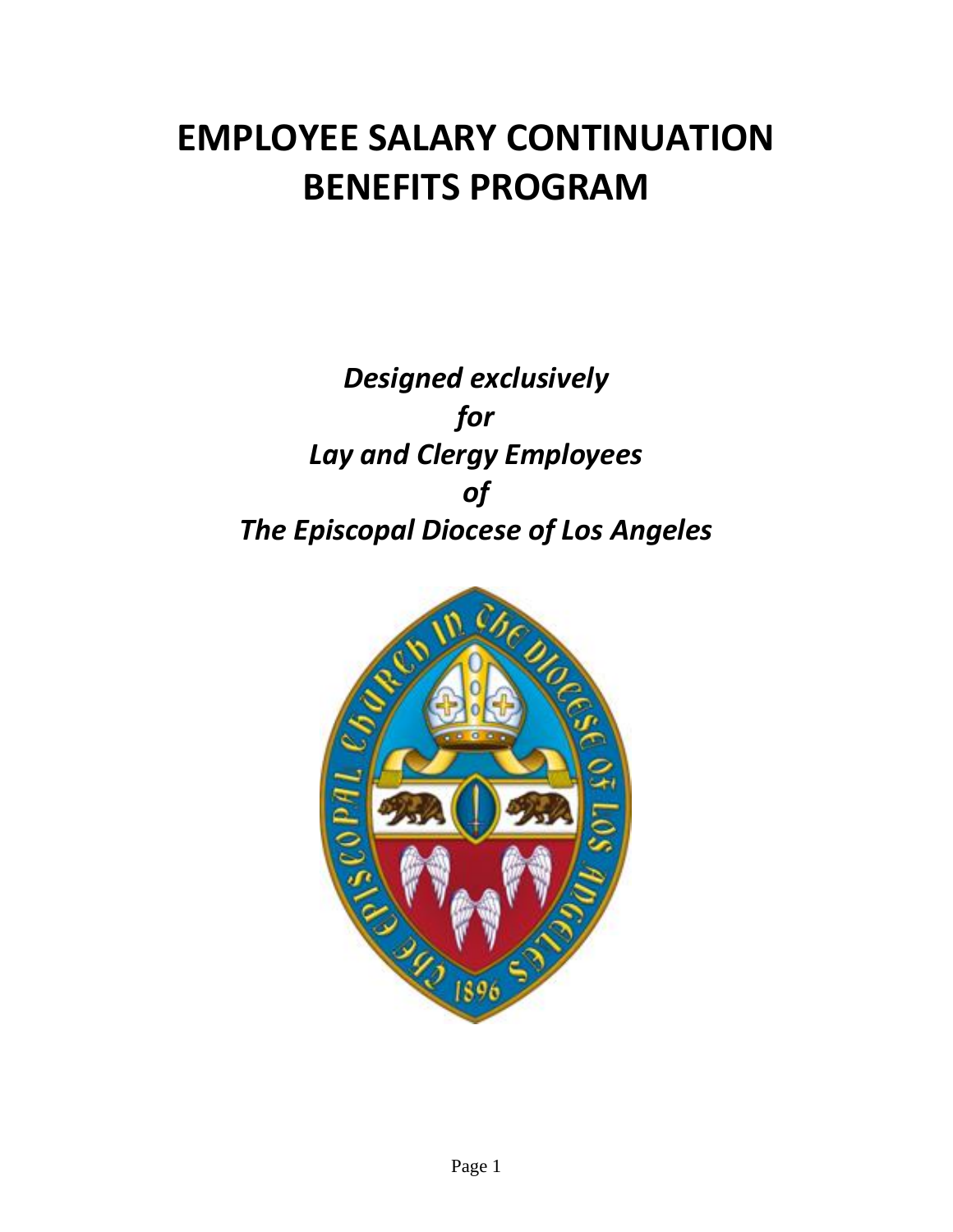# **PURPOSE**

To provide permanent, full-time (20 hours or more a week) lay and clergy employees a Salary Continuation Benefits Program intended to benefit those individuals whose employment within the Diocese of Los Angeles is discontinued for reasons beyond their control.

## **ELIGIBILITY**

Salary Continuation Benefits (unemployment) are payable to lay and clergy employees who work 20 hours or more per week on a permanent basis after six months of employment and who qualify for benefits for the reasons described below. Premiums are charged from the eligible date of hire.

# **BENEFITS**

The amount of Salary Continuation Benefit for eligible employees will be determined by length of service and annual base salary. Eligible employees will earn one week of Salary Continuation Benefits for every calendar month employed (starting with their date of employment) to a **maximum of 26 weeks**. Each eligible employee will be entitled to a **weekly benefit amount equal to 45% of their average weekly salary** for the actual period of employment **up to 26 weeks** immediately preceding separation of employment, to a maximum weekly benefit of \$872.09.

The effective date of the claim is the first Sunday after the employees last day of work. The first week after the effective date of the claim is considered a waiting period and benefits will not be paid for that week.

#### **CLAIMS ADMINISTRATION**

Determination of claimant's eligibility and approval of payment of benefits are the responsibility of a third party Claims' Administrator, appointed by the Corporation of the Diocese which serves as Trustee for the Salary Continuation Benefits Program. The Claims Administrator is responsible for determining eligibility for benefits at the time a claim is first presented by the employee. Eligibility for benefits will cease when claimant gains employment.

Eligibility for continuing weekly benefits is determined by a monthly audit conducted by the Claims Administrator. If the claimant does not respond to the Claims Administrator's request for an updated employment status within 2 business days, benefits will be suspended. In order to be eligible for benefits, the claimant must be able and available for full-time work each week. The claimant must also be conducting a search for fulltime work each week.

Eligibility determinations may be appealed by either the employee or employer with 15 days of such determination being communicated in writing to both parties. Such appeals will be referred to an impartial Arbitrator, experienced in unemployment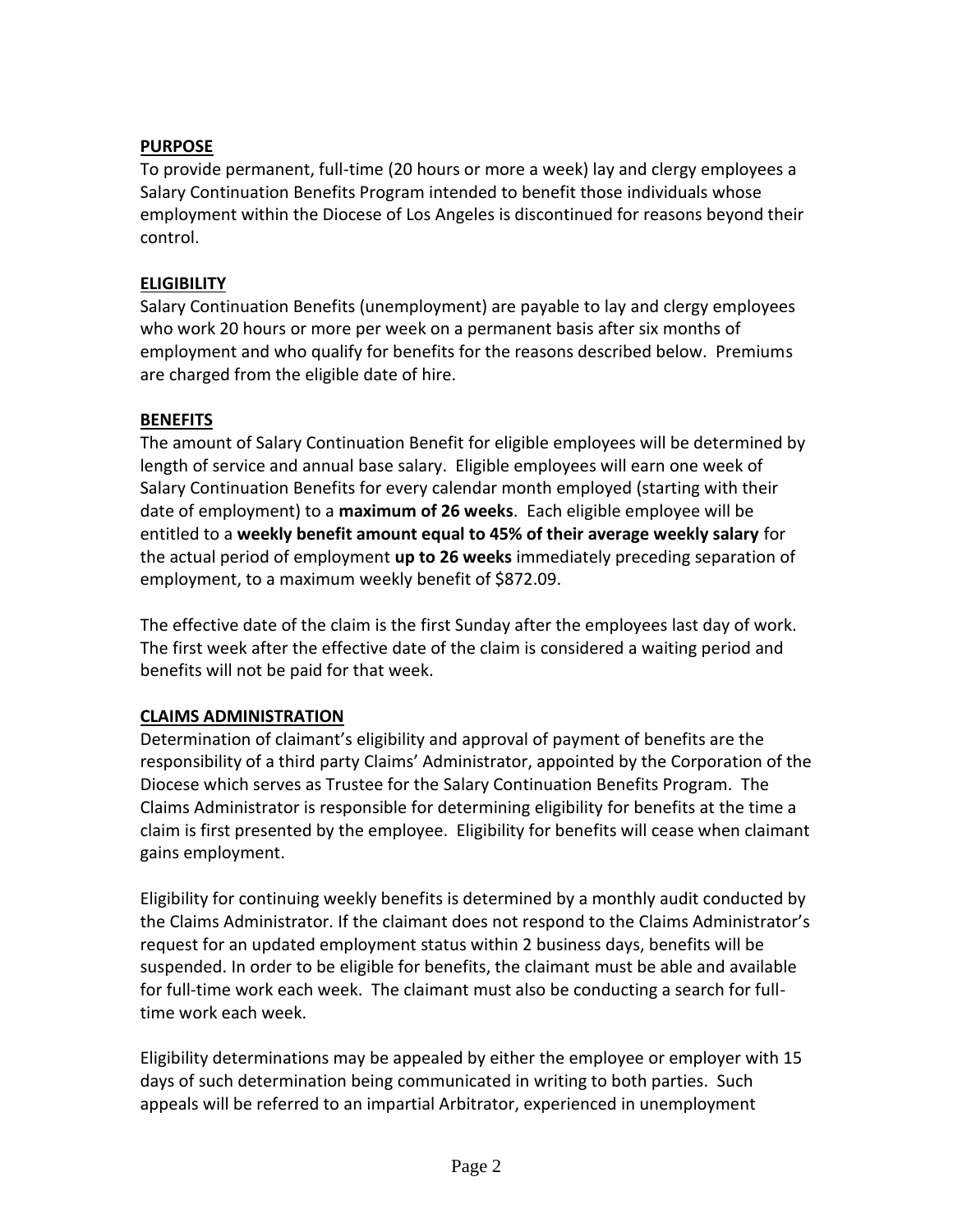benefits practices and procedures, who will hear testimony by both parties in order to reach a final decision.

A detailed explanation of Claims Procedures:

- 1. **QUALIFICATION** eligible employees may qualify for weekly Salary Continuation Benefits if they
	- A. Quit for a job-related cause because of:
		- 1. Treat of safety in the workplace
		- 2. Reduction in working hours of 20% or more
		- 3. Work –related stress if substantiated by medical documentation
		- 4. Proven discrimination in the workplace based on that individual's age, genetic information/characteristics, marital status, medical condition, mental or physical disability, national origin and ancestry, pregnancy or perceived pregnancy, race, color, religion, sex, gender/transgender identity or expression, sexual stereo types, sexual orientation, military and veteran status
		- 5. Proven sexual harassment provided the individual has taken reasonable steps to preserve the working relationship
		- 6. Required resignation because of change in clergy leadership
		- 7. Completion of non-renewable fixed-term
	- B. Were improperly discharged, provided:
		- 1 Discharged is without sufficient documented warning (at least one verbal and one written warning, except for acts of gross misconduct
		- 2 Discharged is solely based on employee's unavoidable absence or tardiness. Unavoidable absence or tardiness includes:
			- a. Death in the immediate family
			- b. Unlawful detainment
			- c. Hospitalization for treatment of an emergency or life threatening condition
			- d. Due to summons to serve jury duty or a court subpoena
		- 3. The employee is not offered a similar or same position at similar or same rate of pay upon returning from authorized leave of absence
	- C. Were laid off for lack of work resulting from
		- 1. Reduction in force
		- 2. Elimination of position
		- 3. Completion of non-renewable fixed term contract.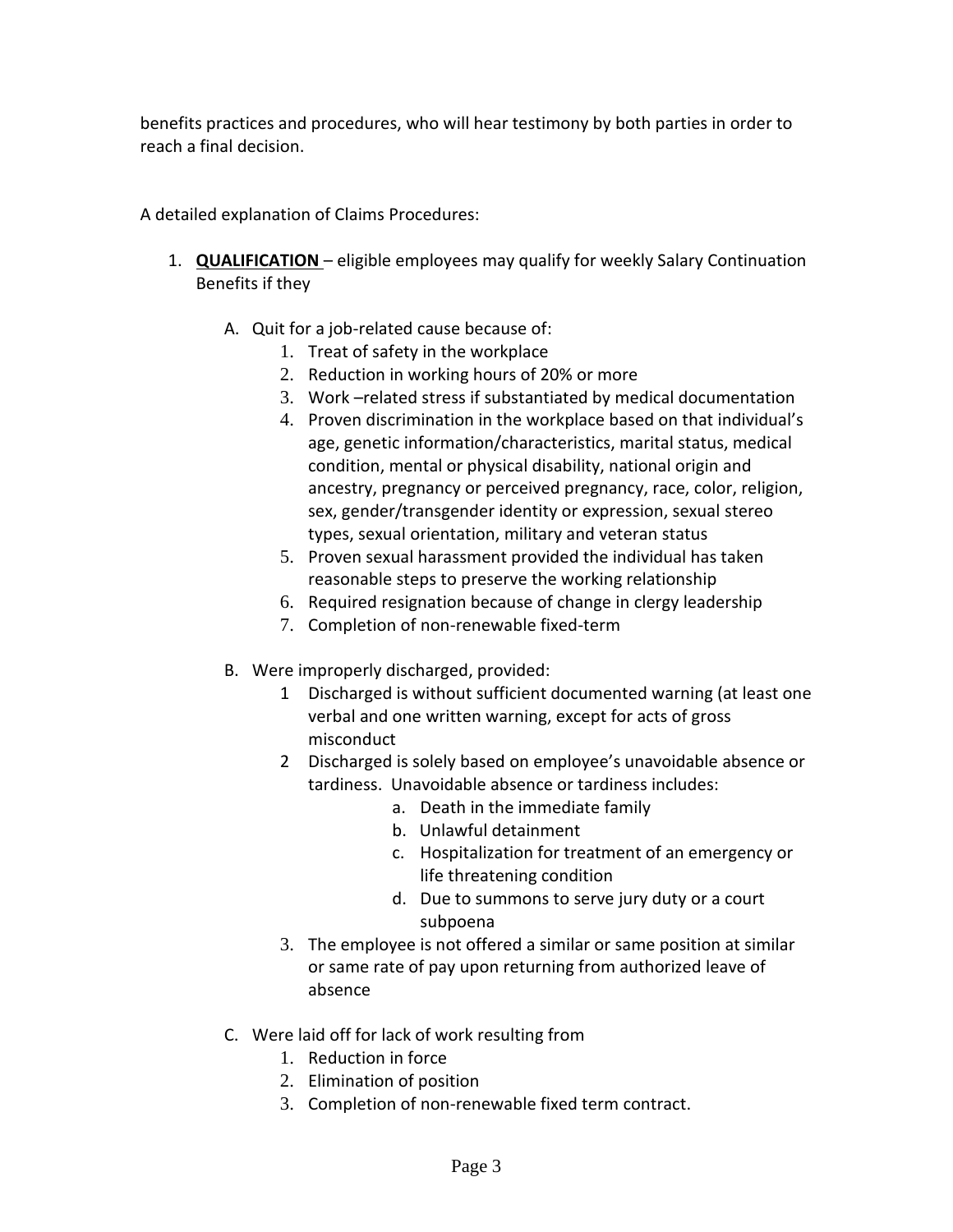- 2. **DISQUALIFICATION** Claimant will be denied weekly Salary Continuation Benefits should one or more of the following conditions occur:
	- A. Discharged for gross misconduct, such as deliberate disregard for the well being of employer and/or employees.
	- B. Discharged for misconduct after documented warnings (at least one verbal and one written warning).
	- C. Job abandonment, defined as unreported absence of three (3) or more days
	- D. Failure to comply with employer's wishes that employee seek professional treatment for substance abuse
	- E. Employee willfully made a false statement or representation, with actual knowledge of the falsity, or withheld a material fact in completing employment application or in filing a claim for Salary Continuation Benefits
	- F. Voluntary quit without work-related cause
	- G. Voluntary retirement
	- H. Temporary lack of work due to established vacation, holiday or school recess periods, provided that reasonable assurance of re-employment is given prior to said period of temporary lack of work.
	- I. Individual becomes unable to work due to physical or mental illness or injury unrelated to his/her job
	- J. Employee's failure to respond to documented warnings (at least one verbal and one written warning, except for acts of gross misconduct) that employee behavior or job performance is not acceptable, as determined by the employer
	- K. Temporary (less than a month) lay-off caused by employer's shortage of funds.

# 2. **FILLING A CLAIM**

- A. Separated employee may file a claim for Salary continuation Benefits by completing a Salary Continuation Benefits Claim Form within 30 days of the official date of separation from the employer
	- 1. Claim Forms can be obtained by calling the Missioner for Human Resources of the Diocese at 213-482-2040, ext. 250.
	- 2. Completed forms must be submitted to the Office of the Missioner for Human Resources at the following address and postmarked within 30 days of separation:

**Canon Anilin Pulido Collado 840 Echo Park Avenue Los Angeles, CA 90026 E-mail: humanresources@ladiocese.org Fax: 213-225-1807**